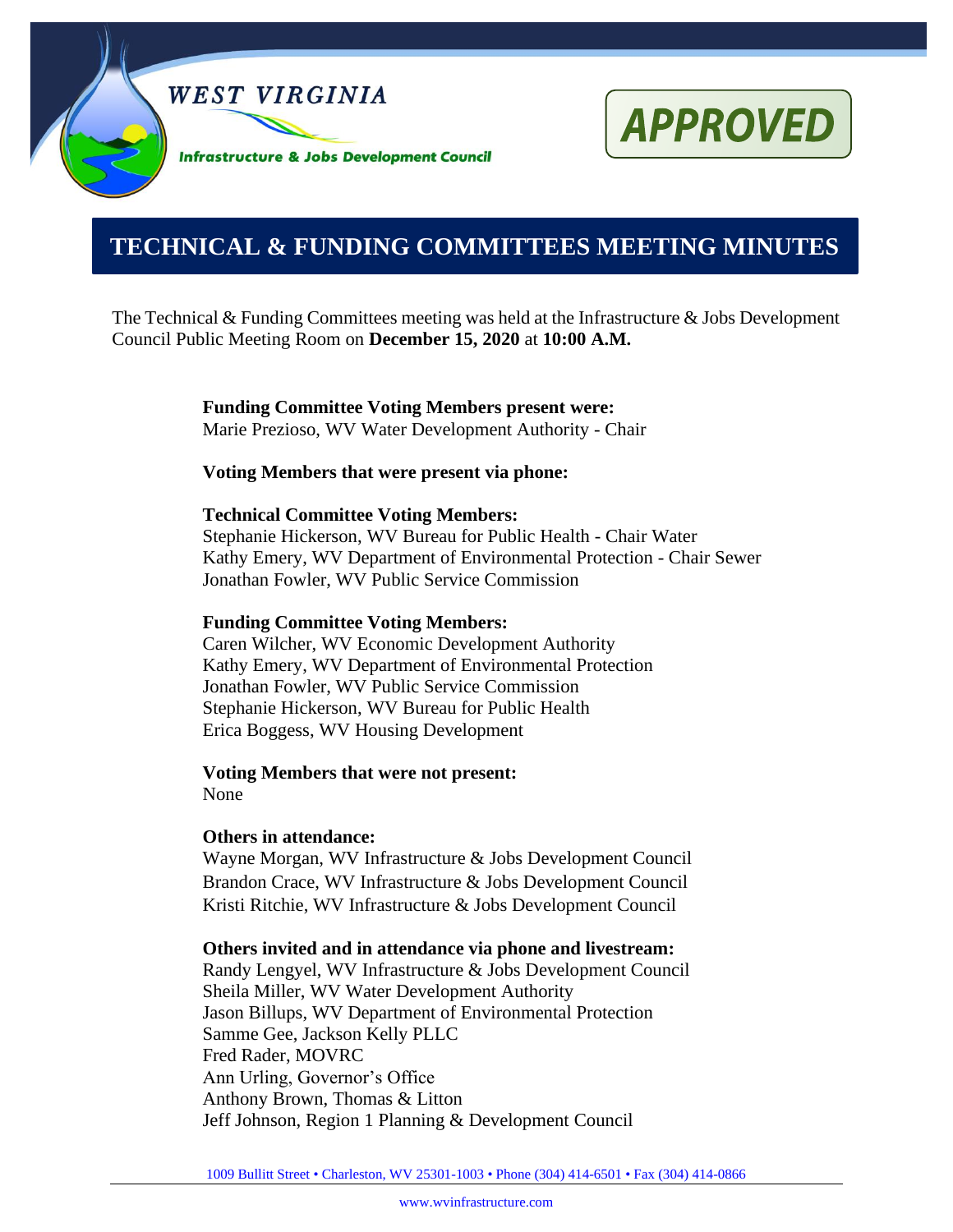Technical & Funding Committees Meeting Minutes December 15, 2020 Page 2 of 13

> Alan Harris, USDA Lesley Taylor, Region 4 Planning & Development Council Whytni Cline, Jackson & Kelly Michael Griffith, Griffith & Associates CPAs Shane Whitehair, Region 7 Planning & Development Council Sherry Risk, WV Development Office Matt Youngblood, RK&K Engineers Leslie Stone Smith, US Army Corp. of Engineers Steven Leyh, Tucker County Development Authority Mayor Betsy Orndoff-Sayer, Town of Wardensville Fred Hypes, Dunn Engineering Kennon Chambers, Ghosh Engineering Chris Arrington, WV Bureau for Public Health Stacy Fowler, Thomas & Litton John Giroir, WV Department of Environmental Protection

**Call to Order** Chair Marie Prezioso called the meeting to order and verified a quorum was present. Chair Prezioso notified the participants the video/live streaming of the meeting was not working.

Wayne Morgan stated the video is being recorded and will be posted to the website.

**Approval of Minutes** Chair Prezioso asked for approval of the draft minutes of **November 24, 2020.** Erica Boggess moved for approval and Kathy Emery seconded the motion. The motion passed.

#### **Follansbee, City of (2020C-109) – Blosser Lane Line Replacement - District-1 (Critical Needs/Tabled)**

Jason Billups described the request, and it is technically feasible.

Ms. Emery stated there has been a lot of discussion around critical needs funding. Ms. Emery further noted when looking at the rates for Follansbee, they qualify for a 3%, 20-year loan, but are requesting the funding through a grant. Ms. Emery asked to discuss how to handle requests like this. It is not an extension, it is not an emergency, but it is an imminent danger of failure.

These statements resulted in discussion among the Committee members regarding the serious nature of the project, the additional SRF project, legislative intent, and how to pay for the project using grants, loans, or a combination.

The Funding Committee recommends the City of Follansbee project be funded with critical needs grant funds.

Jonathan Fowler moved that the recommendation be approved, Ms. Emery seconded the motion. The motion passed.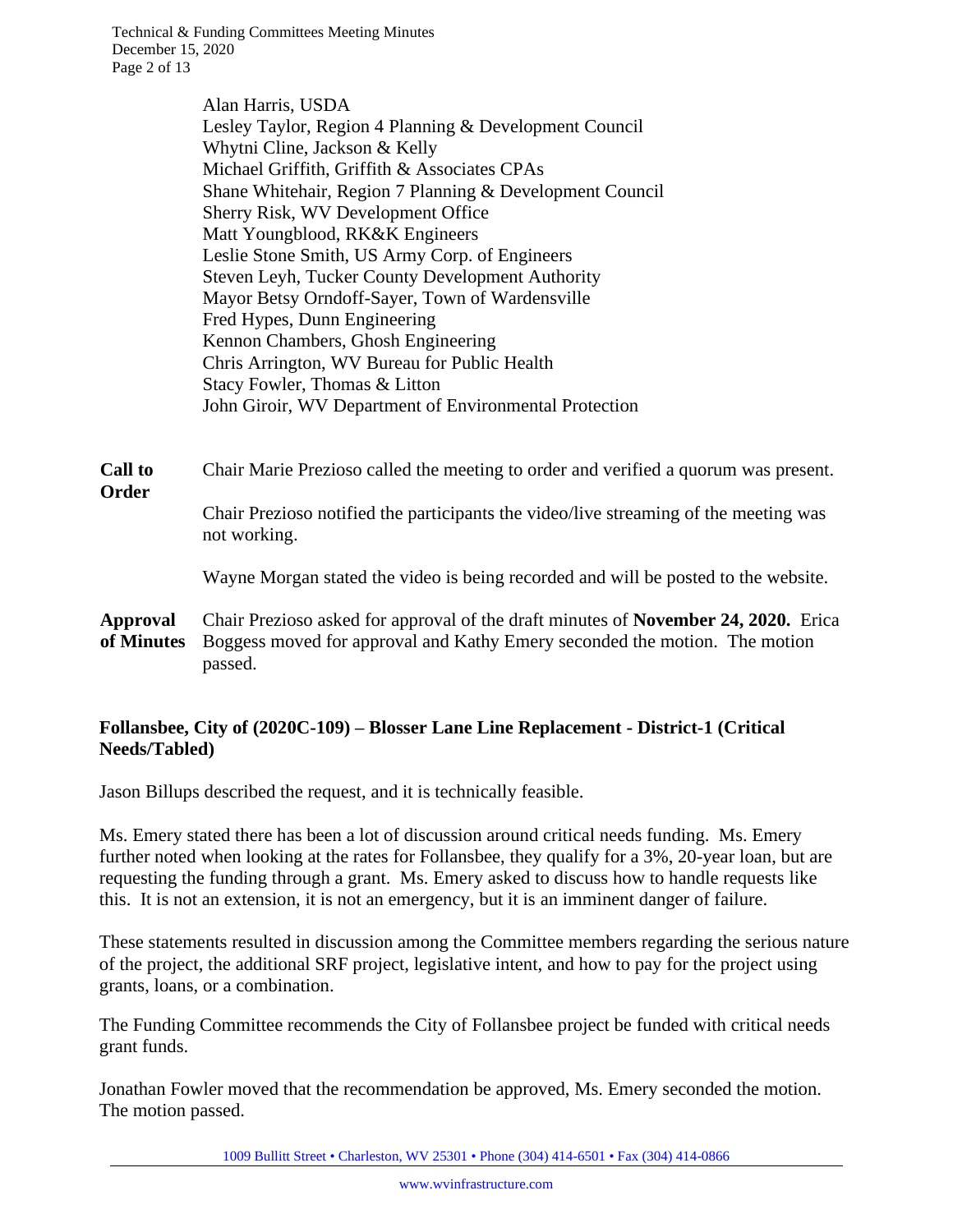#### **Nutter Fort, Town of (2020S-1917) System Improvements - District-1 (New Application)**

Mr. Billups described the application, and it is technically feasible. Mr. Billups noted an engineering total fee variance will be required.

The Funding Committee recommends the Town of Nutter Fort pursue a \$815,000 CWSRF Principal Forgiveness Loan and a \$815,000 IJDC District 1 Grant for an estimated project cost of \$1,630,000.

Ms. Emery moved that the recommendation be approved, Mr. Fowler seconded the motion. The motion passed.

# **Tunnelton, Town of (2020S-1893) System Improvements – District - 1 (New Application/ Tabled)**

Mr. Billups described the application, and it is technically feasible.

The Funding Committee recommends the Town of Tunnelton pursue a \$635,000 USDA Grant, a \$245,000 USDA Loan (1.12%, 38yrs.), and a \$500,000 IJDC District 1 Grant for an estimated project cost of \$1,380,000.

Ms. Emery moved that the recommendation be approved, Mr. Fowler seconded the motion. The motion passed.

# **Buffalo, Town of (2020S-1901) Krystal Lane Ext. – District - 2 (New Application/Critical Needs/Tabled)**

Mr. Billups described the application, and it is technically feasible. Mr. Billups noted the design fees and the total fees greatly exceed the curve and an engineering fee variance will be required.

The Funding Committee recommends the Town of Buffalo pursue a \$332,788 IJDC Critical Needs Grant.

Ms. Emery moved that the recommendation be approved, Mr. Fowler seconded the motion. The motion passed.

Ms. Emery stated if the concept is to speedily move these critical needs projects along – it is going to be rare when there is not an engineering fee variance request. Ms. Emery further noted this will require another step in the process.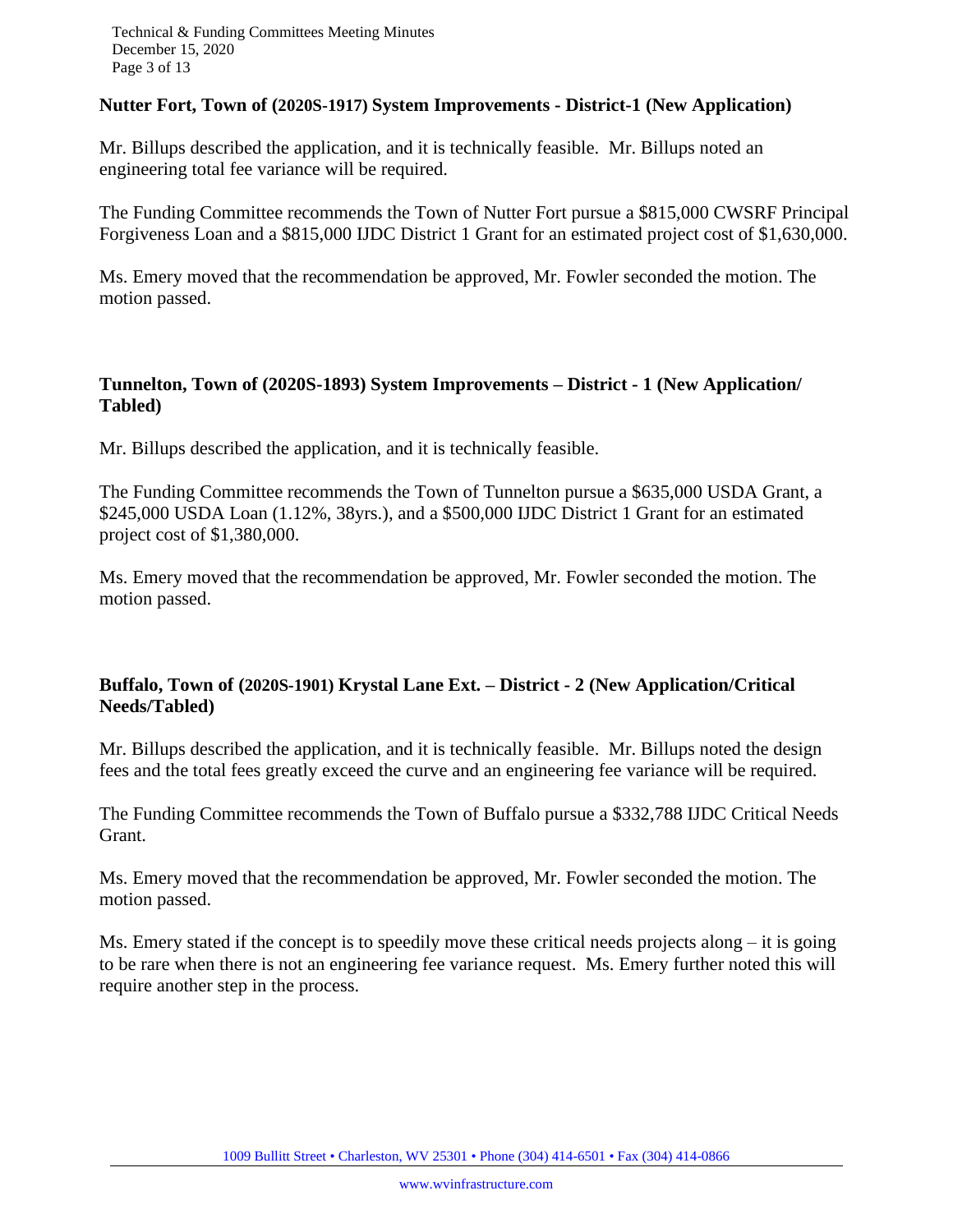## **Crab Orchard-MacArthur PSD (2020S-1919) Harpers-Eccles Ext. – District - 3 (New Application)**

Mr. Billups described the application, and it is technically feasible.

The Funding Committee recommends the Crab Orchard-MacArthur PSD pursue a \$7,647,398 AML Pilot Grant and \$1,997,602 CDBG (SCBG) Grant for an estimated project cost of \$9,645,000.

Ms. Emery moved that the recommendation be approved, Mr. Fowler seconded the motion. The motion passed.

#### **Gary, City of (2019S-1853) – System Improvements – District - 3 (New Application/Tabled)**

Mr. Billups described the application, and it is technically feasible. Mr. Billups noted a design and total engineering fee variance will be required. Mr. Billups further noted the fees are high due to funding the engineering cost of the second phase being included.

The Funding Committee recommends the City of Gary pursue a \$1,586,000 ARC Grant and a \$1,000,000 CDBG (SCBG) Grant for an estimated project cost of \$2,586,000. A design and total engineering fee variance will be required.

Ms. Emery moved that the recommendation be approved, Ms. Boggess seconded the motion. The motion passed.

Ms. Emery asked if it is possible to save a step in the process. She noted Mr. Billups mentioned an Engineering Fee Variance would be required (for this project) and that it is very clear we are not only looking at design fees for design phase 1, but the fees for design on phase 2 are also included in this funding package which has caused the engineering fees to go well over the curve. Ms. Emery asked if it would be possible to get approval for the engineering fee variance now, or will they have to come back with an official request?

Ms. Prezioso agreed with the idea presented by Ms. Emery and asked Samme Gee if there would be any issues in approving the engineering fee variance at this time.

Ms. Gee responded and stated a recommendation could be made now for the engineering fee variance request.

The Committee briefly discussed the issue and agreed with Ms. Emery's recommendation.

Ms. Emery then moved the recommendation for the engineering fee variance request be approved. Mr. Fowler seconded the motion. The motion passed.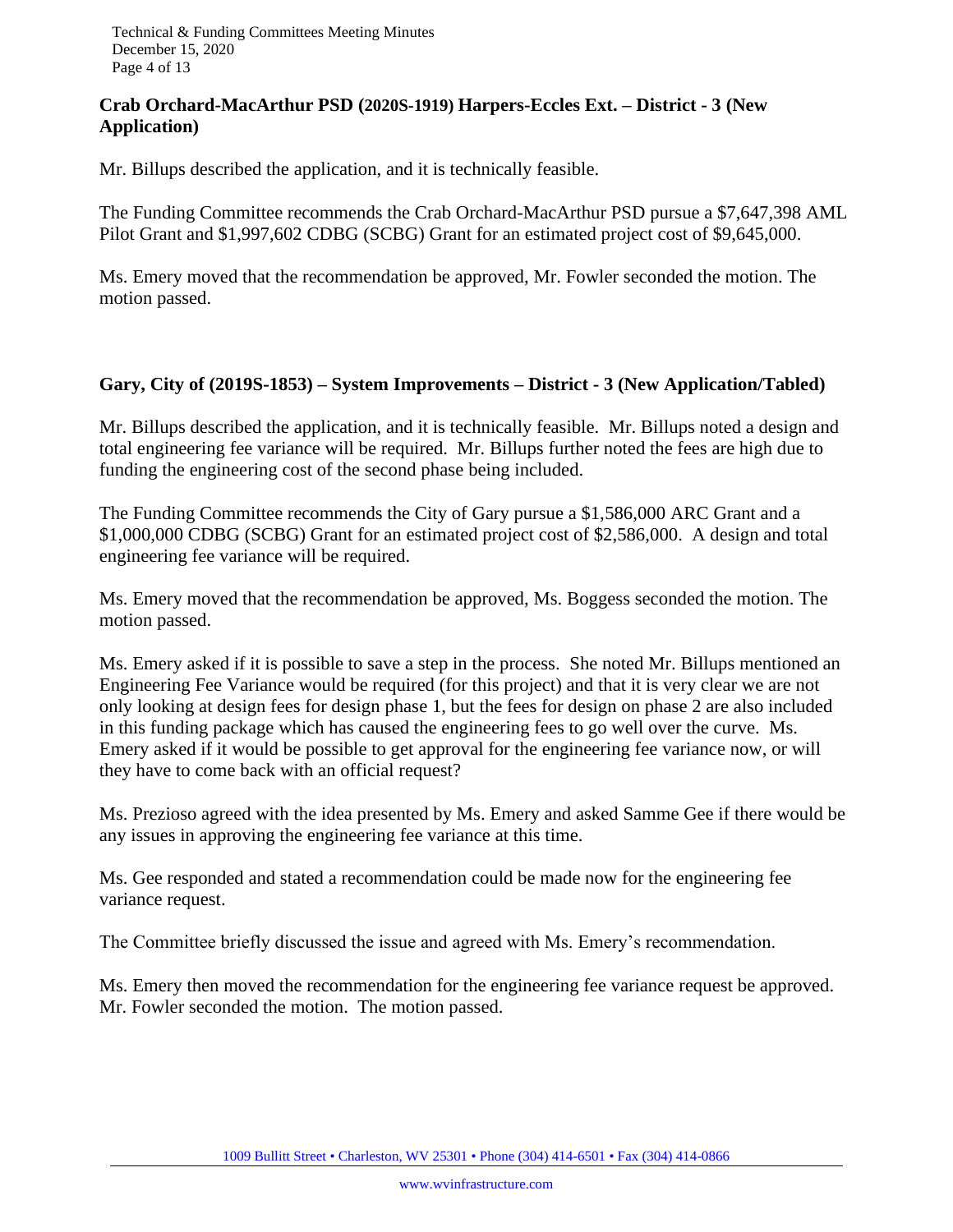#### **Hillsboro, Town of (2020S-1902) WWTP Improvements – District - 3 (New Application/ Tabled)**

Mr. Billups described the application, and it is technically feasible.

Ms. Emery noted during the PSC review, the proposed rates still provided a cash flow deficit despite funding the project with 100% grant funds. The Town of Hillsboro will need to look at their rates.

Mr. Fowler stated if the Town of Hillsboro would like some assistance in looking at the rates, they could give his agency a call. They have an assistance section with technical and financial people that can assist Hillsboro.

The Funding Committee recommends the Town of Hillsboro pursue a \$1,033,200 CDBG (SCBG) Grant.

Ms. Emery moved that the recommendation be approved, Mr. Fowler seconded the motion. The motion passed.

# **Mingo Co. PSD (2018S-1776) Chattaroy Ext./Rehab. – District - 3 (Scope, Cost & Funding Change)**

Mr. Billups described the request, and it is technically feasible.

Ms. Emery stated LCAP had reached out to her about potential projects in this area and this is a win/win across the board. It will save LCAP a lot of money from having to truck leachate and provide Mingo Co. PSD a nice, guaranteed revenue source to handle the flow.

The Funding Committee recommends the Mingo Co. PSD pursue a \$1,050,000 ACE Grant, a \$1,192,000 WV DEP LCAP Grant, a \$748,520 ARC Grant, a \$500,000 IJDC District 3 Grant, and a \$891,110 CWSRF Loan (0.5%, 30 yrs.) for an estimated project cost of \$4,381,630.

Ms. Emery moved that the recommendation be approved, Mr. Fowler seconded the motion. The motion passed.

# **Mt. Hope, City of (2020S-1918) Rt. 16 Bypass Ext. – District - 3 (New Application)**

Mr. Billups described the application, and it is technically feasible.

Mr. Billups noted the application went through in 2014 and at that time the cost was approximately \$1,343,000. Since that time, for this same project the cost has increased \$657,000. There has been some consideration if they do not receive the Small City Block Grant this time, they should look for other funding scenarios.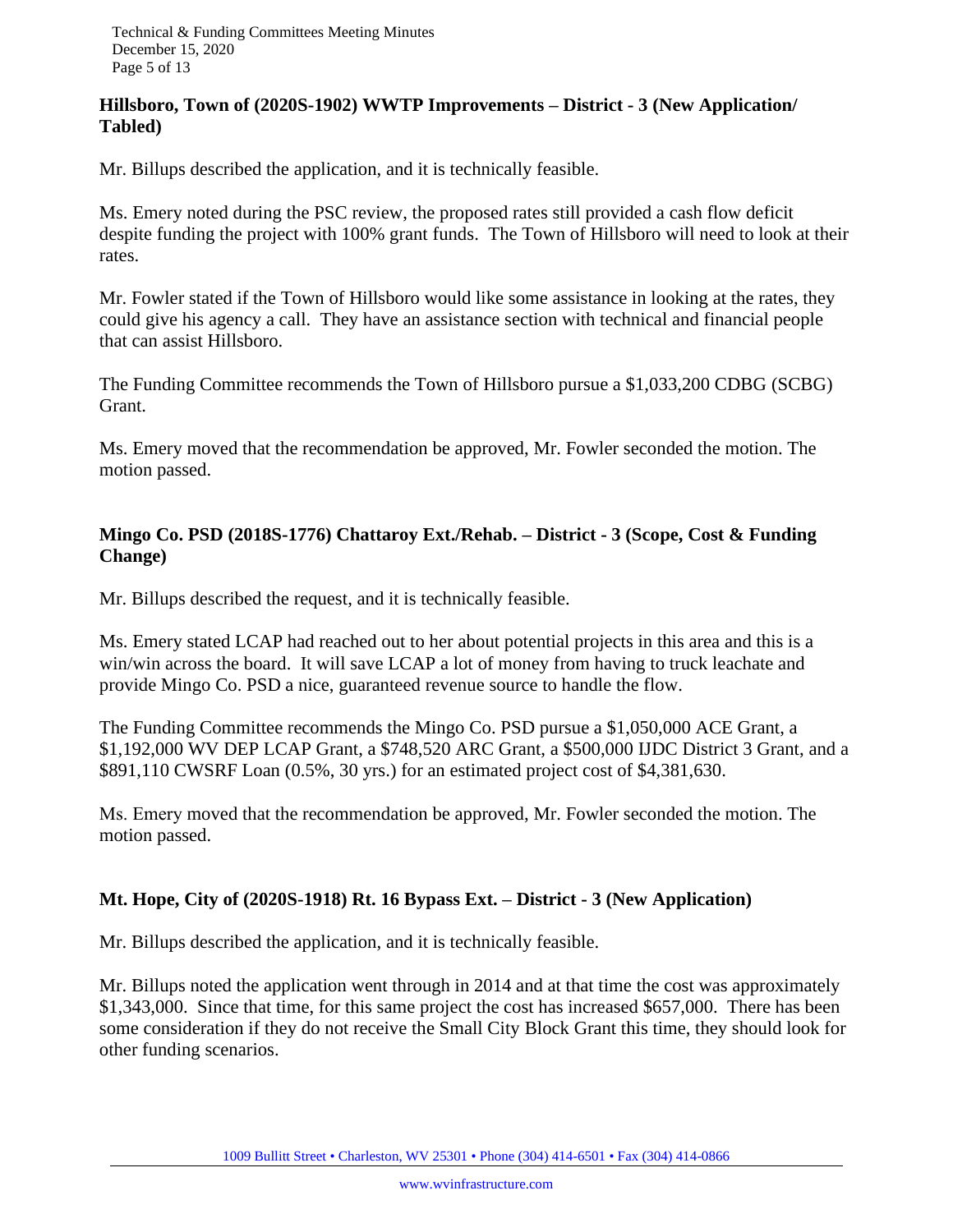Technical & Funding Committees Meeting Minutes December 15, 2020 Page 6 of 13

Ms. Emery commented they have waited 6 years, the costs are \$657,000 more, they are still wanting 100% grant money, and with the proposed rates, they will still have a cash flow deficit despite funding the project with 100% grant funds. Ms. Emery stated Mt. Hope needs to take a hard look at its rate structure and this project.

The Funding Committee recommends the City of Mt. Hope pursue a \$2,000,000 CDBG (SCBG) Grant.

Ms. Emery moved that the recommendation be approved, Mr. Fowler seconded the motion. The motion passed.

## **Wardensville, Town of (2020W-1879) System Improvements – District - 2 (New Application/ Tabled)**

Stephanie Hickerson described the application, and it is technically feasible.

The Funding Committee recommends the Town of Wardensville pursue a \$960,000 USDA Grant, a \$1,460,738.50 USDA Loan (2%, 30 yrs.), a \$157,000 IJDC District 2 Design Loan (2%, 30 yrs.), a \$453,261.50 IJDC District 2 Grant, a \$46,738.50 IJDC District 2 PFA Grant, and a \$46,738.50 Town Contribution for an estimated project cost of \$3,124,477.

Ms. Hickerson moved that the recommendation be approved, Mr. Fowler seconded the motion. The motion passed.

Mr. Fowler commented that spending \$47,000 for a PFA Grant allowed them to drill and confirm a well which saved several million dollars in project costs over what was originally proposed. Also, the well drilling and testing report that is included in the PER is really very interesting. The hydrogeology and the stratification in that area is amazing. They were able to develop and test a well that will generate more water than they will ever need.

# **Bluewell PSD (2016W-1629) Browning Extension – District - 3 (Engineering Fee Variance)**

Ms. Hickerson described the request.

The Funding Committee recommends the Bluewell PSD engineering total fee variance request be approved.

Ms. Hickerson moved that the recommendation be approved, Ms. Emery seconded the motion. The motion passed.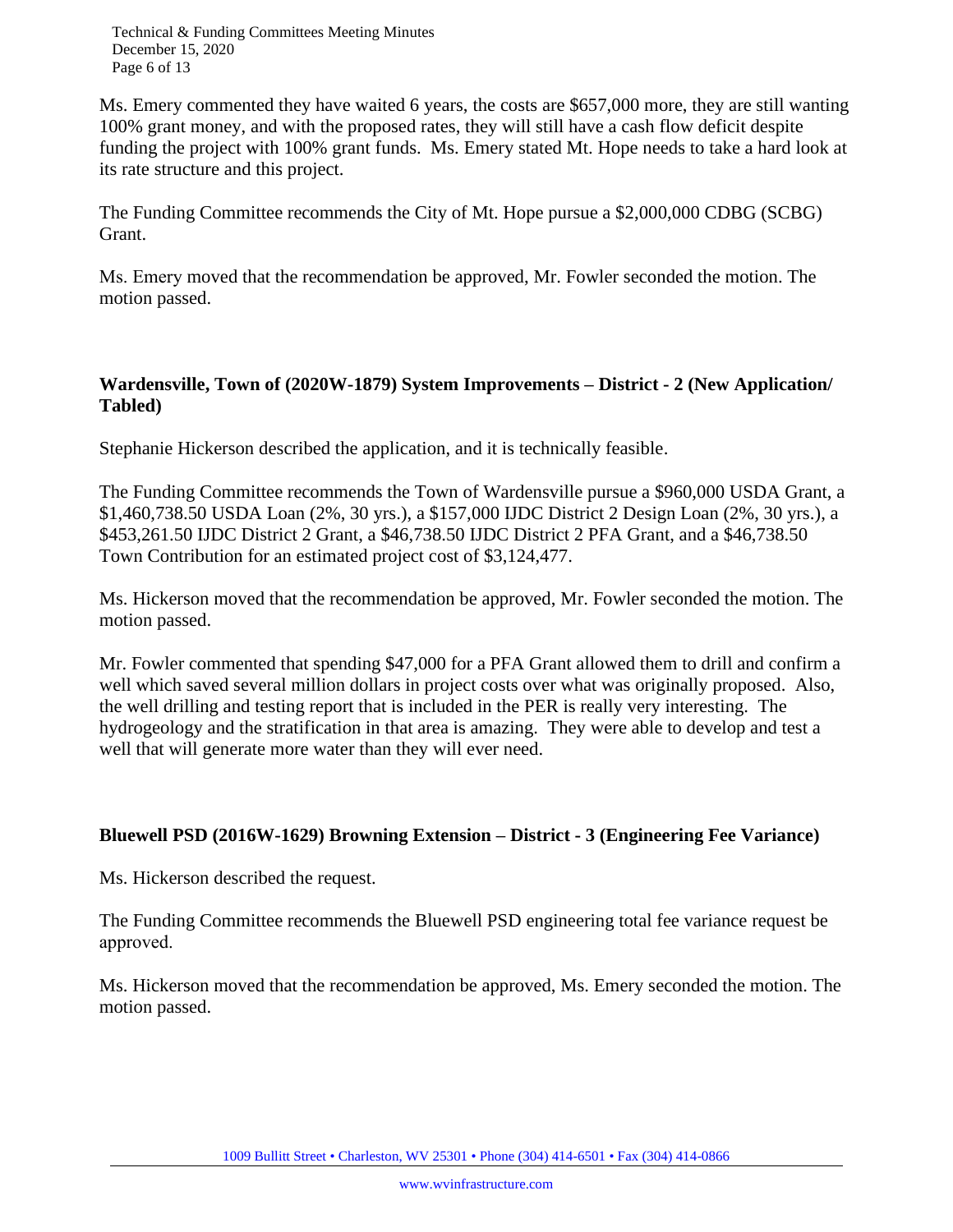### **Tucker Co. Development Authority (2020S-1925) Treatment Improvements – District - 1 (PFA Binding Commitment)**

Mr. Morgan described the request.

Mr. Morgan asked Shane Whitehair to provide an update.

Mr. Whitehair stated the (Tucker Co. DA) USEDA application has been submitted and received by EDA. The project is scheduled to be reviewed by EDA the first part of January. It is scheduled to be on their IRRC meeting in early January. That is when they would have to have an idea of matching funds being committed for them to move forward with their (EDA) commitment.

Mr. Morgan noted staff takes no exception to the request for the contingent binding commitment upon USEDA providing a \$50,000 match to the \$50,000 request for IJDC PFA binding commitment.

Mr. Fowler stated this needs to be a true regional study and putting \$50,000 in it to go along with the EDA money would indicate we really need to look at regional solutions in this area. Mr. Fowler encouraged all the project leaders to set-up a project "kick-off" meeting and include representatives from the Council, the Commission, the DEP, and other interested parties to ensure the project gets off to a regional start.

Ms. Emery strongly supported Mr. Fowler's recommendation. Ms. Emery added a kick-off meeting would be very good so that everyone understands the scope of this study.

Ms. Prezioso agreed with Mr. Fowler and Ms. Emery. Ms. Prezioso stated we must get it right and we do not want to waste money on studies that do not give a full report.

Ms. Emery then questioned if she should include in the recommendation to make it contingent upon receipt of the EDA Grant.

Ms. Gee asked Ms. Emery to make the recommendation contingent upon receiving the USEDA Grant.

The Funding Committee recommends the Tucker County Development Authority receive a \$50,000 District 1 PFA Funding Binding Commitment contingent upon receipt of the \$50,000 US EDA Grant.

Ms. Emery moved that the recommendation be approved, Mr. Fowler seconded the motion. The motion passed.

# **Ravenswood, City of (2020W-1860) System Improvements – District - 2 (Binding Commitment)**

Mr. Morgan described the request.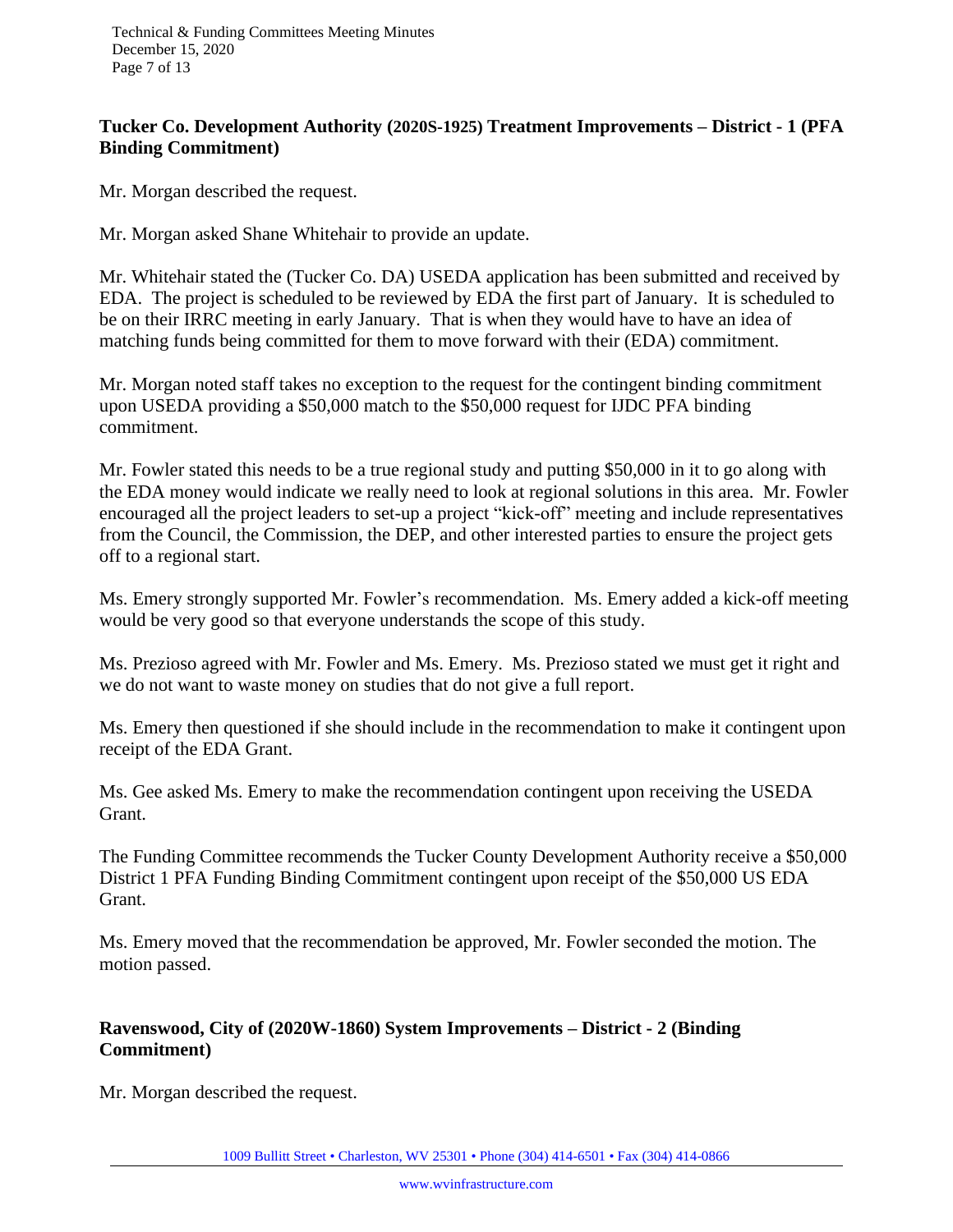Technical & Funding Committees Meeting Minutes December 15, 2020 Page 8 of 13

The Funding Committee recommends the City of Ravenswood receive a \$1,138,800 IJDC District 2 Loan (3%, 20 yrs.) binding commitment.

Ms. Hickerson moved that the recommendation be approved, Ms. Emery seconded the motion. The motion passed.

### **Wardensville, Town of (2020W-1879) System Improvements – District - 2 (Design Loan Binding Commitment)**

Mr. Morgan described the request.

The Funding Committee recommends the Town of Wardensville receive a binding commitment for the \$157,000 IJDC District 2 Design Loan (2%, 30 yrs.).

Ms. Hickerson moved that the recommendation be approved, Mr. Fowler seconded the motion. The motion passed.

#### **Pocahontas Co. PSD (2017S-1707) Frank & Barlow Ext. – District - 3 (Binding Commitment)**

Mr. Morgan described the request. Mr. Morgan stated we will be looking at a Resolution momentarily to be recommended to Council. The Committees may want to make this motion pending the approval to transfer loan funds to grant funds by the Council at its meeting in January.

Ms. Prezioso agreed and stated this motion should be made pending the approval of the Resolution.

The Funding Committee recommends Pocahontas Co. PSD receive a \$273,000 IJDC District 3 Grant Binding Commitment for a total IJDC District 3 Grant of \$500,000 (\$227,000 provided at the meeting of Council for IJDC on December 2, 2020); pending the transfer of loan funds to grant funds at the next full Council meeting.

Ms. Emery moved that the recommendation be approved, Mr. Fowler seconded the motion. The motion passed.

#### **Cedar Grove, Town of (2019S-1800) System Improvements – District – 2 (Use of Bid Underrun**

Mr. Billups described the request.

The Technical Committee recommends the Town of Cedar Grove's request for a bid underrun be approved for \$369,700, and actual construction work shall be performed prior to any equipment purchases.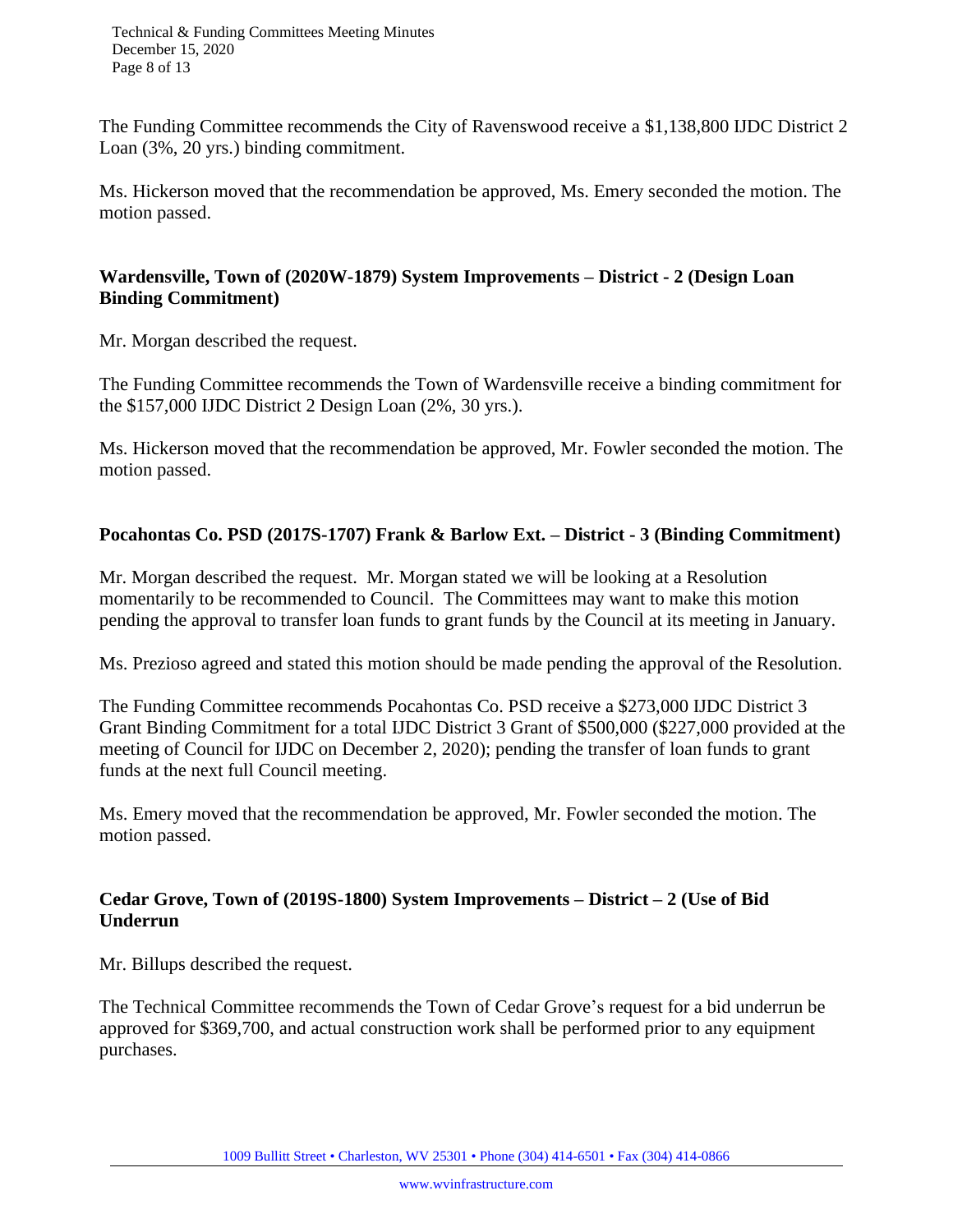Ms. Emery moved that the recommendation be approved, Mr. Fowler seconded the motion. The motion passed.

Mr. Fowler asked Fred Hypes (project engineer) to explain the compactor for \$85,000 included in the cost.

Mr. Hypes stated they were looking to prepare Cedar Grove for the eventual "hand-off" of the sewer system, if possible, to the Kanawha PSD. At the main pumping station, is a mechanical bar screen that goes into a trash can. With the current volume of material they have, and if they keep up with it on a day-to-day basis or every other day basis, it is not going to overwhelm them. If the Town is able, at some point, to hand the system off to the Kanawha PSD – Kanawha is not going to be there every day, so we have proposed to install a compactor to make that less labor intensive. That is the reason for including it.

Mr. Fowler verified with Mr. Hypes a new bar screen is also being put in at that station.

# **Camden on Gauley, Town of (2016W-1627) Cranberry Ridge Ext. – District – 3 (Use of Bid Underrun**

Ms. Hickerson described the request and stated that in the future, the project team needs to inform IJDC prior to adding any additive alternates to the contract that are outside of the original project scope.

Mr. Fowler agreed with Ms. Hickerson's comment. Mr. Fowler further stated their Commission order requires them to come back to the Commission for any changes to the scope and the additive alternate was not reviewed by the Commission. The Town needs to file a letter with the Commission as a Closed Case Filing explaining why they added this, what the cost will be, and that there will be no impact on rates. Mr. Fowler further noted the project team is skating near the edge of getting their certificate "yanked". All orders contain requirement that the Commission be notified before any changes are made to a project.

Ms. Gee noted the Corp. of Engineers has not signed off on the changes either.

Mr. Morgan stated that may take a while to occur and Leslie Smith is checking with the Town to make sure the Town still wants to proceed forward. It would be appropriate to have this use of a bid underrun contingent upon approval by USACE.

The Technical Committee recommends the Town of Camden on Gauley bid underrun request in the amount of \$197,500 for installing a water dispensing station, storage building, billing software, and engineering fee movement amendment be approved, contingent upon approval by ACE of the water dispensing station.

Ms. Hickerson moved that the recommendation be approved, Mr. Fowler seconded the motion. The motion passed.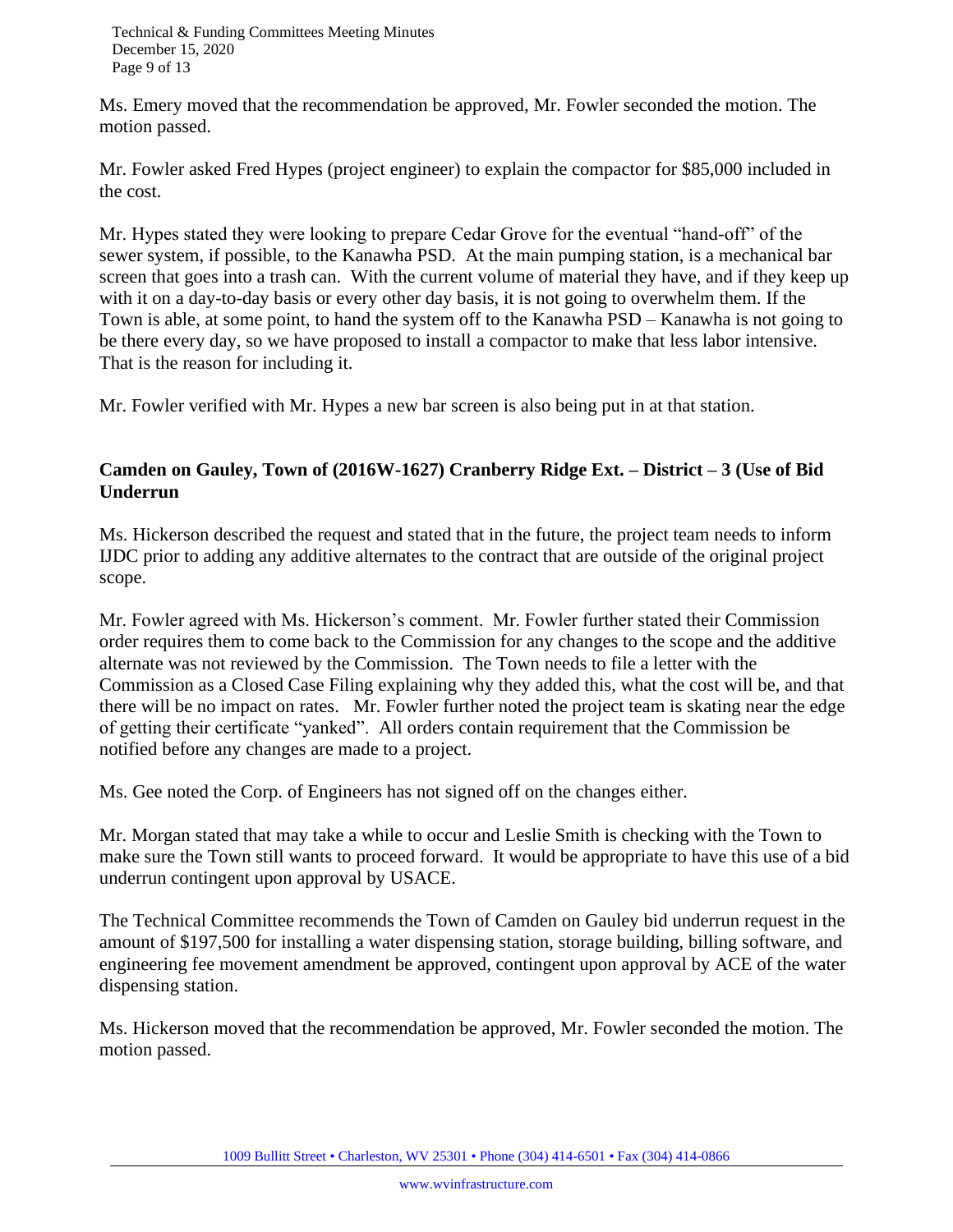#### **Salt Rock Water PSD (2017W-1714) Ext. to Mason Co. Line – District – 3 (Use of Bid Underrun**

Ms. Hickerson described the request, and it is technically feasible.

The Technical Committee recommends the Salt Rock PSD bid underrun request for \$248,500 (which includes an extension along Homestead Lane and engineering fee amendments) be approved, and the \$65,000 IJDC District 3 Grant be returned.

Ms. Hickerson moved that the recommendation be approved, Mr. Fowler seconded the motion. The motion passed.

#### **Business Items:**

#### **Resolution to transfer up to 30% of Congressional District 3 Loan Funds to Grant Funds**

Mr. Morgan described the Resolution. He explained item 1 addresses Pocahontas Co. PSD (2017S-1707) that received pending approval, and if this Resolution is approved by Council in January it would provide the immediate need for those funds. Item 2 provides for projects that may come in between January and June allowing those loan funds to be transferred to grant funds to make those binding commitments through the remainder of the fiscal year. There is \$10,818,000 that can be utilized, or 30% of the loan funds that are available. This is similar to what was done last year and worked well. Mr. Morgan asked Ms. Gee if anything should be added.

Ms. Gee stated the Resolution speaks for itself, but she is happy to answer any questions. Ms. Gee stated we are currently below the \$150,000 requirement that is set forth in the statute.

Ms. Prezioso entertained a motion to approve the Resolution.

Ms. Emery moved the recommendation be approved; Ms. Boggess seconded the motion. The motion passed.

# **Resolution Updating Policies with Respect to the Critical Needs and Failing Systems Sub Account**

Ms. Prezioso recommended moving this agenda item to the end following funding agency updates to allow more time for discussion.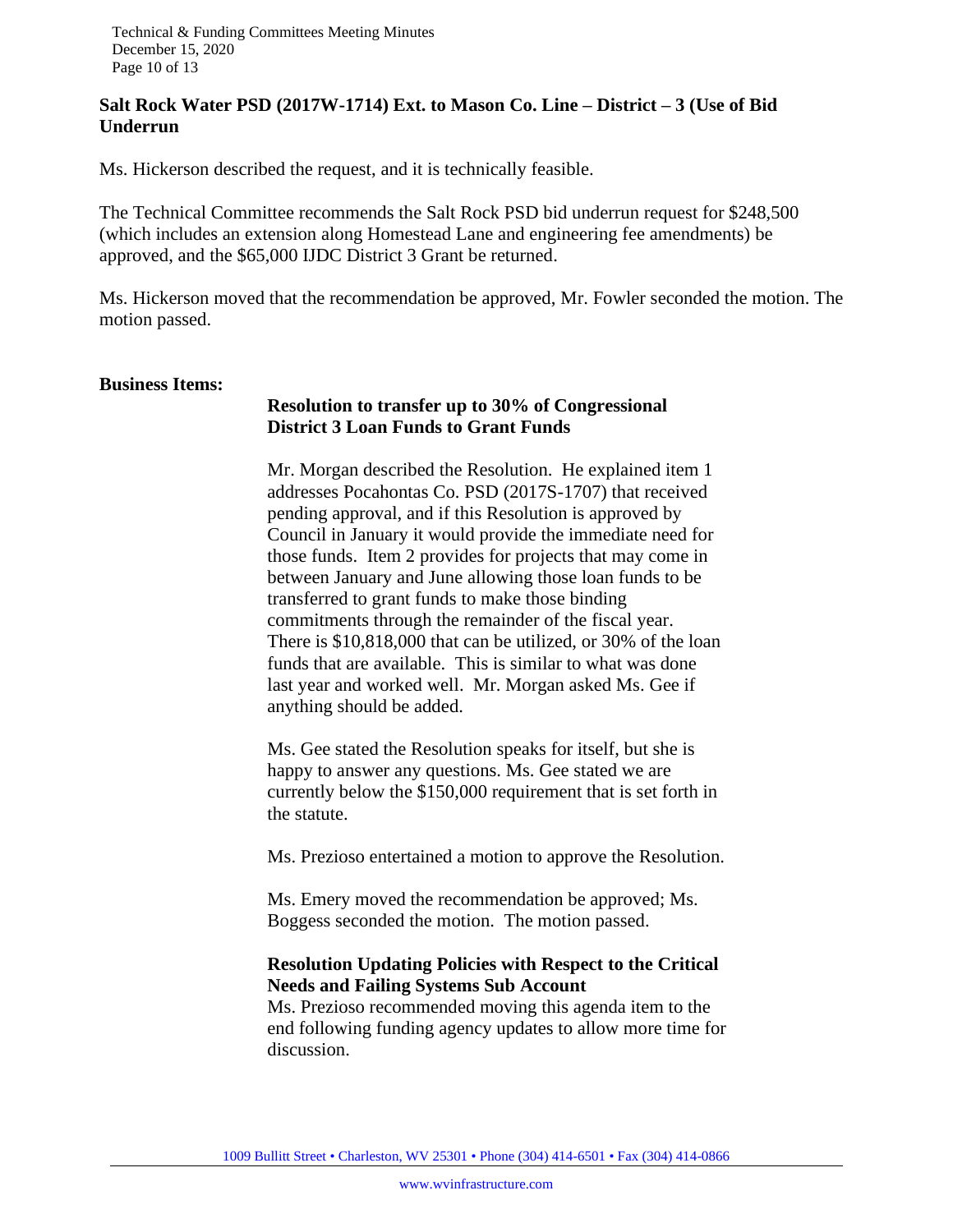Technical & Funding Committees Meeting Minutes December 15, 2020 Page 11 of 13

> There were no objections, so this item was moved to the end of the agenda.

#### **Executive Director Comments:**

#### **Other Funding Agencies:**

**USDA** Alan Harris Mr. Harris stated USDA has started their new fiscal year. They do not have full budget monies yet, but they are accepting applications, processing some, and hope to have some funded by the end of the month. As in normal years, much of the funding takes place in first six months of the calendar year. **US ACE** Leslie Smith Ms. Smith stated ACE should find out if they receive projects funded in their budget in the February/March timeframe. ACE will hold project selections sometime after that, depending on the amount of funding received. The application period has already been held and is now closed. Ms. Smith further stated if anyone needed information on their environmental infrastructure program, to please reach out. **WDA** – announced the retirement of Shelia Miller on December 21st. This is very sad for us but good for her. Unfortunately, there will be no reception or party due to COVID 19. This is the last meeting Shelia will attend. We wish her well and we will miss her. Ms. Miller stated it has been a real pleasure working with everyone. Marie Prezioso Shelia Miller **Development Office** Sherry Risk Ms. Risk stated applications for the CDBG are due on January 29<sup>th</sup>. Mr. Morgan stated members on the Regional Councils may want to send out an email to their group to let them know of the due date. Mr. Morgan further stated there may be a lot of funding changes because Community Development Block Grants are accepting up to \$2,000,000, so there may be several requests come in next month to change the funding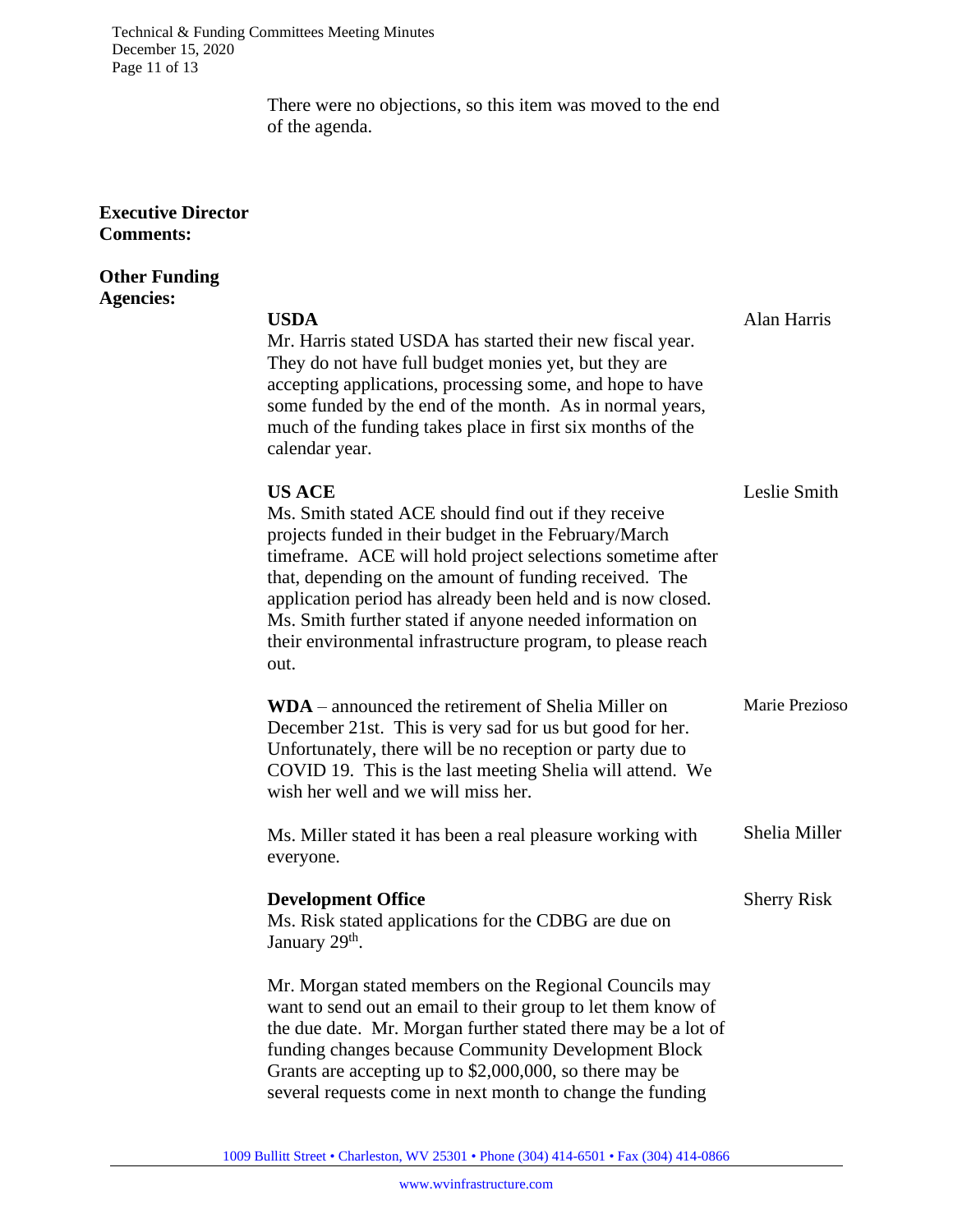scenario of the project. We are working with Ms. Risk so we can get those approvals and things can move forward with the applications.

#### **Resolution Updating Policies with Respect to the Critical Needs and Failing Systems Sub Account**

Ms. Prezioso asked Ms. Gee to discuss the draft created following the IJDC Critical Needs Workshop held December 2<sup>nd</sup>. This is the first tweak to the policy that was approved a couple of months ago.

Ms. Gee explained the red-lined version is attached in the meeting packet. Ms. Gee further explained she tried to break it out by the three sections that are set forth in section 17c that was added to the Council statute, which has three categories, 1) continuation of water and wastewater service, 2) address water facility or wastewater facility failure due to age, and 3) to provide assistance to water or wastewater facilities that will add customers with a total project cost less than \$1,000,000.

Ms. Gee continued stating the critical needs process cost value was increased from \$100,000 to \$300,000 and there was also a provision made to the application process. These were changes made from recommendations received during the workshop. Ms. Gee had expected some additional comments from the members but did not receive any. Ms. Gee reminded the Committee, this is a draft and work in progress, so any comments or suggestions are certainly appreciated. If anyone has markups they can send, that would be helpful.

There was some additional discussion among the members. It was agreed they will send additional recommendations, tweaks, questions, and comments to Ms. Gee by January  $8<sup>th</sup>$ . Ms. Gee will then revise the draft and have it ready for the Committee's review on January  $21<sup>st</sup>$  which will be presented before the Committee at the next meeting on January 26<sup>th</sup>.

Several members offered their thanks to the various team members who worked on the initial draft.

Mr. Morgan noted the revised draft will be added to the next meeting agenda.